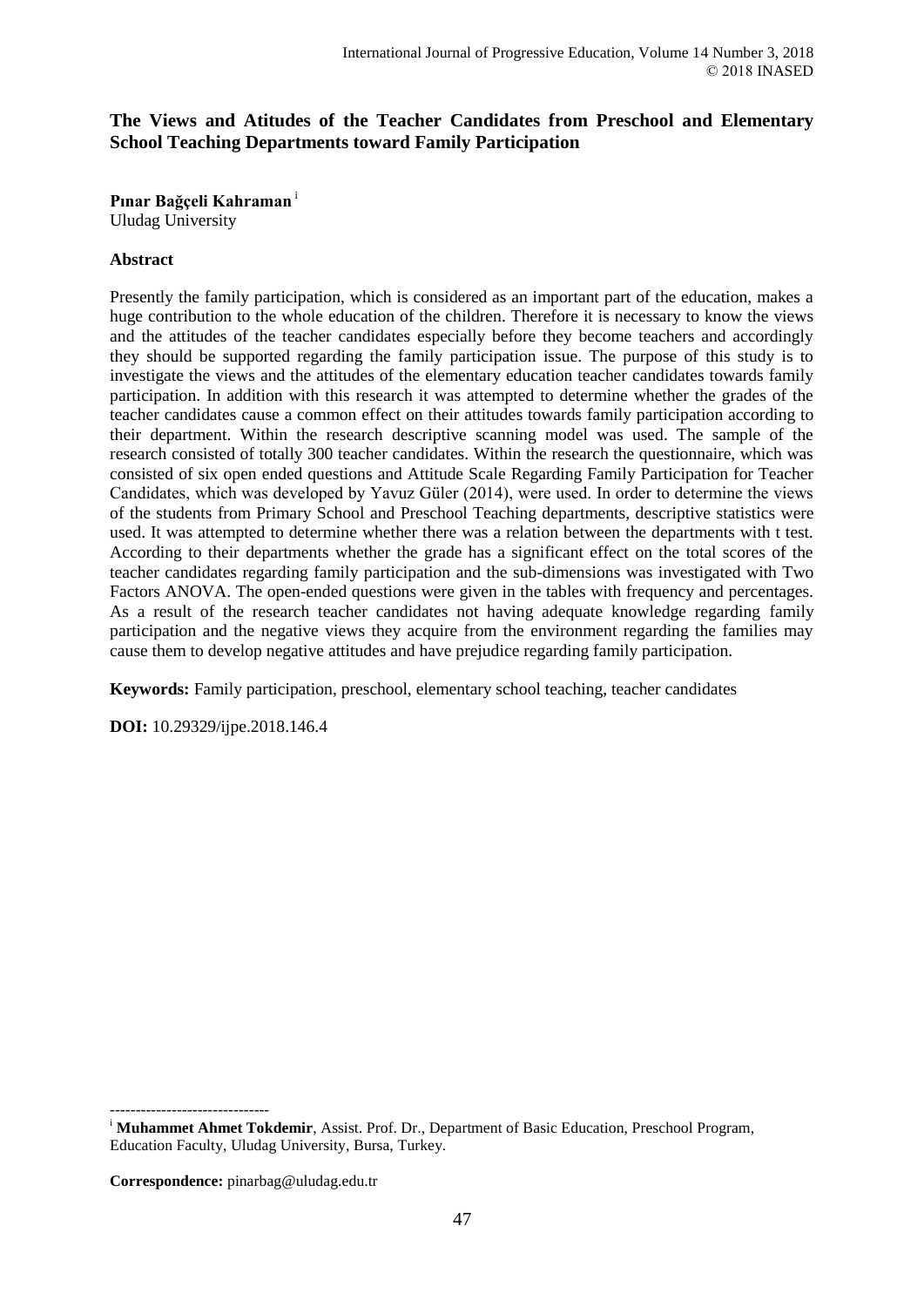## **Introduction**

Family participation can be defined as a multidirectional interaction and communication between school and parents (Epistein, 2002: Akt. Tezel-Şahin and Özyürek, 2010; Epistein and Sheldon, 2002). In other words family participation is supporting the parents socially and emotionally teaching them required skills and supporting the development of the children in multiple ways developing the appropriate family and child relationships (Çakmak, 2010; Lindberg and Oğuz, 2016). Erkan (2013) states that many definitions exist for the family participation however the common point within the definitions is family's contribution to the education of the child strengthening the relation and the communication between the school and the family.

Especially the years including the preschool period and the first grades of the elementary school point out a critical period in terms of the child. It is stated that there is a relation at a high level between having a successful education and the education carried out within this process to be successful (Eryaman, 2008; Toros, 2011). Researches indicate that the family participation applications carried out during the elementary and secondary school take an important role within the academic, social and emotional development of the students (Benner, Boyle and Sadler, 2016; Bruïnea, Willemse, D'Haem, Griswold, Vloeberghs, Eynde, 2014; Jeynes, 2007; Uludag, 2008). Ma, Shen, Krenn, Hu and Yuan (2016) state that there is a positive relation between family participation and the child's learning outcome. In addition the children who undergo this process successfully generally become successful in other learning stages (Altınkaynak, 2014; Büyüktaşkapu, 2012; Çelenk, 2003; He Ye, 2016; Kaysılı-Keçeli, 2008; Salıcı- Ahioğlu, 2006; Sheridan, Knoche, Kupzyk, Edwards and Marvin, 2011). However the researches carried out indicate that parents must be directed, motivated, educated, informed, and they need to join the management process. Also the researches point out that they lack family education and the family participation cannot be fully carried out because of some reasons resulting from parents and teachers, the applications are only on paper or the participation is limited as helping the class activities or as the participation to the activities out of the classroom (Erdoğan and Kasımoğlu, 2010; Şad and Gürbüztürk, 2013; Ünüvar, 2011). Whereas by the help of the family participation the trust of the family for the institution and the teacher increases, they enjoy being with their children in the same activity, they realise the learning necessity of the child, the teachers feel themselves more confident and parents are supported regarding their children (Zembat and Unutkan, 2001). Therefore Grolnick (2016) states that the increase of the family participation is an important target in the education and within the process of increasing family participation it is very important to determine which family participation studies are more effective, why family participation increase the success of the children, and to know which factors increase family participation, and why parents are volunteering or reluctant to participate.

In Turkey the importance of the family participation increases gradually and this situation is seen within the program development process carried out. The Ministry of National Education determined 15 principles preparing the content within the curriculum constituted with constructivist education approach in the 2005-2006 education year. One of these principles is to support the contribution of the family to the school (MEB, 2006). In addition, in The Ministry of National Education Preschool Education Curriculum it is seen that the importance given to the family participation increases gradually (MEB, 2013). Within this program in order to support the family participation Family Support Training Guide Integrated with Preschool Education Curriculum was developed and teachers were presented activity samples regarding family education. Within the context of the Project of Support for the Basic Education 6 main efficacy, 39 sub-efficacy and General Efficacies of the Teaching Occupation under 244 performance indicators (MEB, 2006). "Providing the Family Participation and Cooperation", which is one of the teacher efficacies, generally involves the constitution of supportive environment for the school-family cooperation. However despite these studies in Kurtulmuş's (2016) study, in which family participation situations are investigated within the teacher efficacy activity plans, it is stated that teachers do not include to participation activities at an adequate level.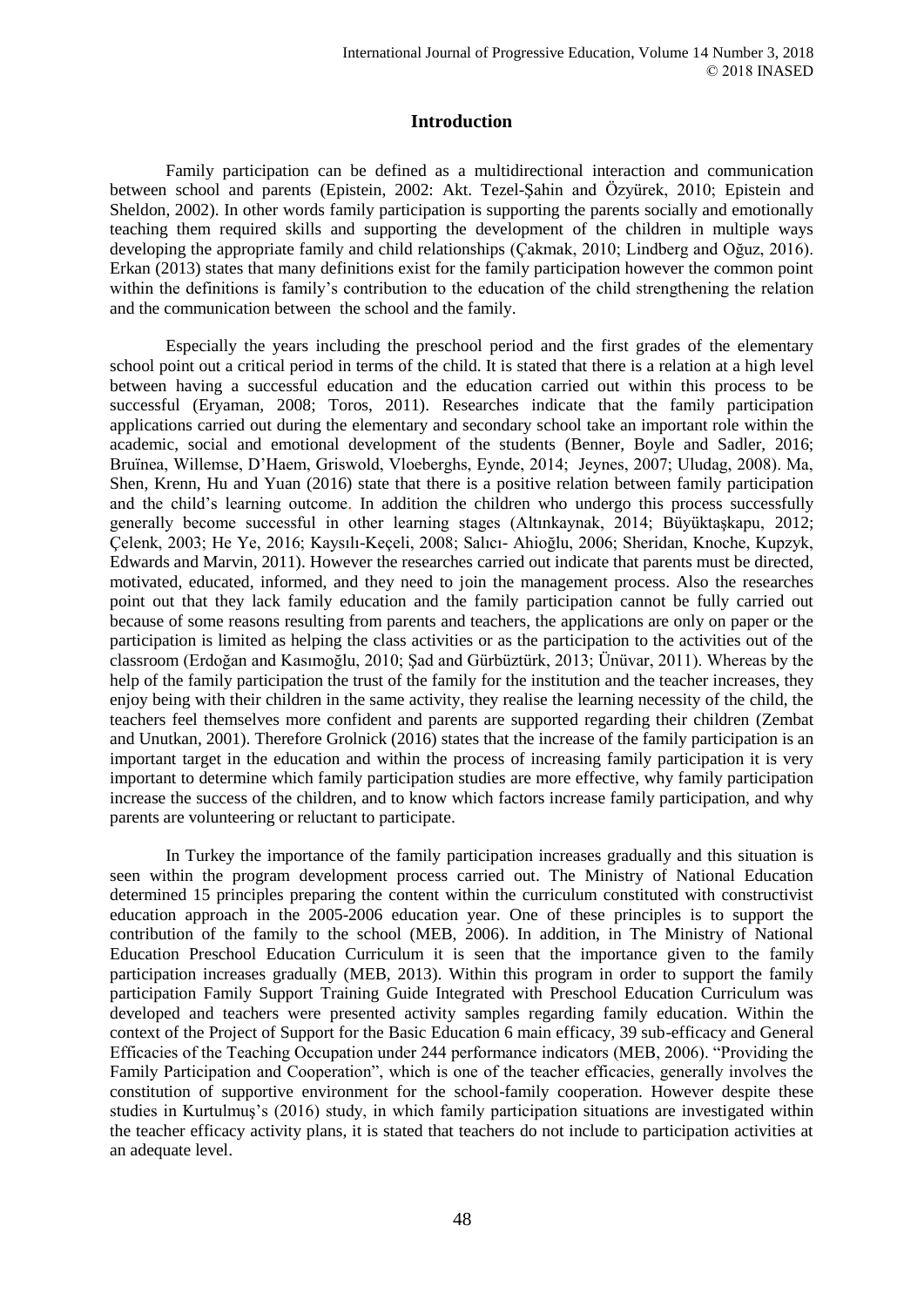In the present day it can be said that family participation, which is considered as an important part of the education, provide great contribution to the whole education of the children and therefore before being a teacher, it is necessary to know the views and attitudes of the teacher candidates from preschool and elementary education departments and accordingly they must be supported in terms of family participation. It is stated that in Turkey there are studies that attempt to determine the attitudes and beliefs of the teacher candidates in limited numbers (Ateş, 2015; Uludag, 2008; Yavuz Güler, 2014). However a study, which investigates the views and attitudes of the teacher candidates, was not found. Thereby the purpose of this research is to investigate the views and attitudes of the teacher candidates from preschool and elementary education towards family participation activities regarding their departments. In addition through this research it attempted to determine whether grades of the teacher candidates according to their departments cause a common effect in their attitudes towards family participation. It is thought that this research will help teacher candidates from elementary education department question themselves about family participation and understand its importance. It is thought that the results obtained from this research will guide preschool teachers and elementary school teachers who work in the primary section to provide school-family cooperation and communication in point of planning and performing family participation studies.

### **Method**

#### **Research Design**

This research was carried out with descriptive scanning model, which is one of the quantitative research methods. The scanning model is defined as performing scanning studies on the whole population or a group taken from the population or on the sample (Karasar, 2010).

#### **Population-Sample**

The population of the research consists of 1200 teacher candidates who attend Primary Education Department and as a result of the process it was determined that the sample as 291 was adequate (Büyüköztürk, Çakmak, Akgün, Karadeniz and Demirel, 2012). The sample of the research consisted of totally 300 teacher candidates who attend third and fourth grades in the Preschool Teaching (f=157; % 52,33) and Primary School Teaching (f=143; % 47,66). Since the sample of the research was determined among the teacher candidates who have taken at least one of the School Experience, Teaching Application I classes criterion sampling method was used. Within the early period considering the fact that the effect of the family on the child is at a high level; only teacher candidates from Elementary Education and Preschool Education Departments were included in the scope of the research. Voluntary teacher candidates participated in the research and the questionnaire was carried out to these teacher candidates.

261 of the teacher candidates (87%) are female and 39 of them (13%) are male. 47,8% (f=75) of the teacher candidates from preschool training are at the third grade and  $52.2\%$  (f=82) are at the fourth grade. 45,5% (f=65) of the teacher candidates from elementary training department are at the third grade and 54,5% (f=78) of them are at the fourth grade. 86% (f=135) of the teacher candidates from preschool training department and 89% (f=128) of the teacher candidates from the elementary training department stated that they did not take any seminar regarding family participation.

#### **Data Tools**

Within the research a questionnaire form regarding the determination of the demographic information and the views of teacher candidates regarding family participation and also The Scale Regarding Family Participation for Teacher Candidates, which was developed by Yavuz Güler (2014) were used. The Questionnaire for the Views of Teacher Candidates Regarding Family Participation: The questionnaire consists of personal information questions regarding gender, department, grade of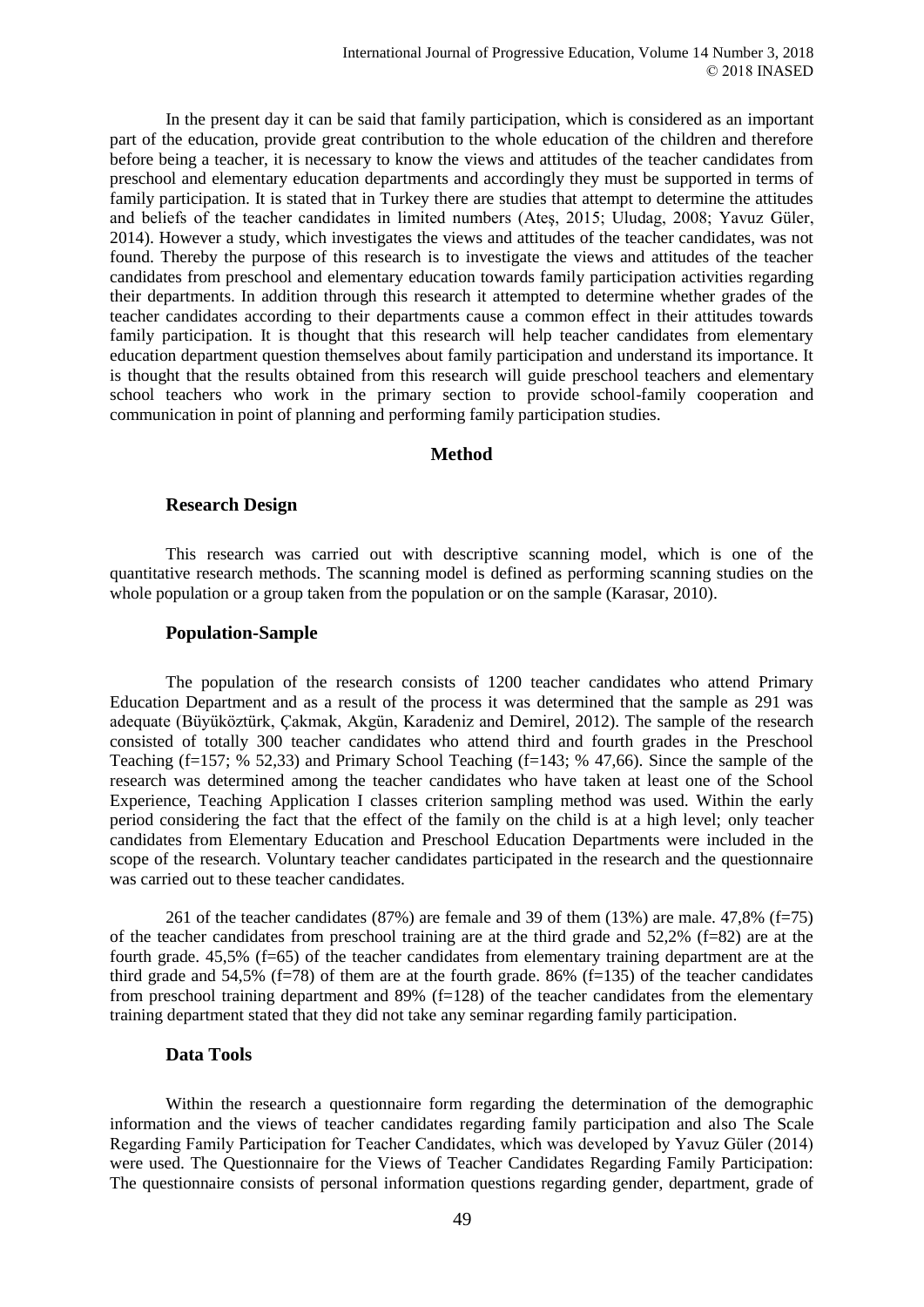the teacher candidates from Elementary Teaching and Preschool Teaching Departments and six open ended questions prepared by the researcher. Whether the questions within the questionnaire prepared were comprehensible or not and whether the open ended questions were appropriate for the purpose of the research were presented to the opinions of two experts. In addition, a teacher candidate from elementary teaching department and a teacher from preschool teaching department, that were out of the sample were applied the questionnaire form. As a result of the application it was determined that the answers given to the questionnaire were as expected. The questions asked to the teacher candidates are given below:

- 1. Did you observe a study regarding family participation in the school you went for application? If you did what were these studies?
- 2. What comes to your mind when we say family participation activities?
- 3. What are the positive sides of family participation?
- 4. What are the negative sides of family participation?
- 5. Would you like to apply family participation activities when you become a teacher? Why?
- 6. What kind of family participation activities do you think you will focus on?

The Attitude Scale Regarding Family Participation for Teacher Candidates: This Scale consisted of two subscales which are; cooperation supportive attitudes (15 items) and cooperation inhibitor attitudes (10 items). Cooperation supportive attitudes of the scale include 1, 2, 5, 6, 9, 12, 13, 15, 16, 18, 20, 22, 23, 24 and 25. Items and cooperation inhibitor attitudes include 3, 4, 7, 8, 10, 11, 14, 17, 19 and 21. items. Cooperation supportive attitudes sub-scale cronbach alpha coefficient was found .91, cooperation inhibitor attitudes coefficient was found .89, and total score internal consistency coefficient was found .92. Within this research the internal consistency coefficient was determined as .70 for cooperation supportive attitudes, it was .73 for cooperation inhibitor attitudes and for total score it was found .72. The Attitude Scale Regarding Family Participation for Teacher Candidates consists of statements that were itemized in order to take the views of teacher candidates regarding family participation. The items are ranked as 5- I totally agree, 4- I agree, 3-Indecisive, 2-I disagree and 1- Totally disagree. The lowest score that can be taken from the scale is 25, and the highest score is 125. The lowest score taken from the scale indicate that the individual develop negative attitude towards family participation.

## **Data Analysis**

In order to determine the views of the students from Elementary Teaching and Preschool Teaching Departments regarding family participation descriptive statistics were used. In the first stage of the research the views of the teacher candidates were investigated according to their departments. Firstly the data obtained was evaluated by a researcher from preschool teaching and a researcher from primary school teaching departments. Afterwards these two researchers looked over the concordance and the coefficient of concordance between the researchers was determined as .92. In the circumstances it can be said that the research possess an internal reliability at and adequate level (Miles and Huberman, 1994). Afterwards the researcher expressed a common view. The open ended questions are given in the tables with frequency and percentages.

In the second step In order to determine the views of the students from Elementary and Preschool Training Departments descriptive statistics were used. In the research within the analysis of the data obtained SPSS 20.0 package program was used. In order to determine whether the data distributed normally or not [Kolmogorov-Smirnov](https://www.google.com.tr/url?sa=t&rct=j&q=&esrc=s&source=web&cd=4&cad=rja&uact=8&ved=0ahUKEwj95ejumurKAhUBiCwKHQjWCgcQFggyMAM&url=http%3A%2F%2Fwww.physics.csbsju.edu%2Fstats%2FKS-test.html&usg=AFQjCNFI6_RjFkwdl7LJrsqu77eijTzpeA) test of normality was performed. It was determined that the distribution was normal. In addition performing Levene test it was determined that the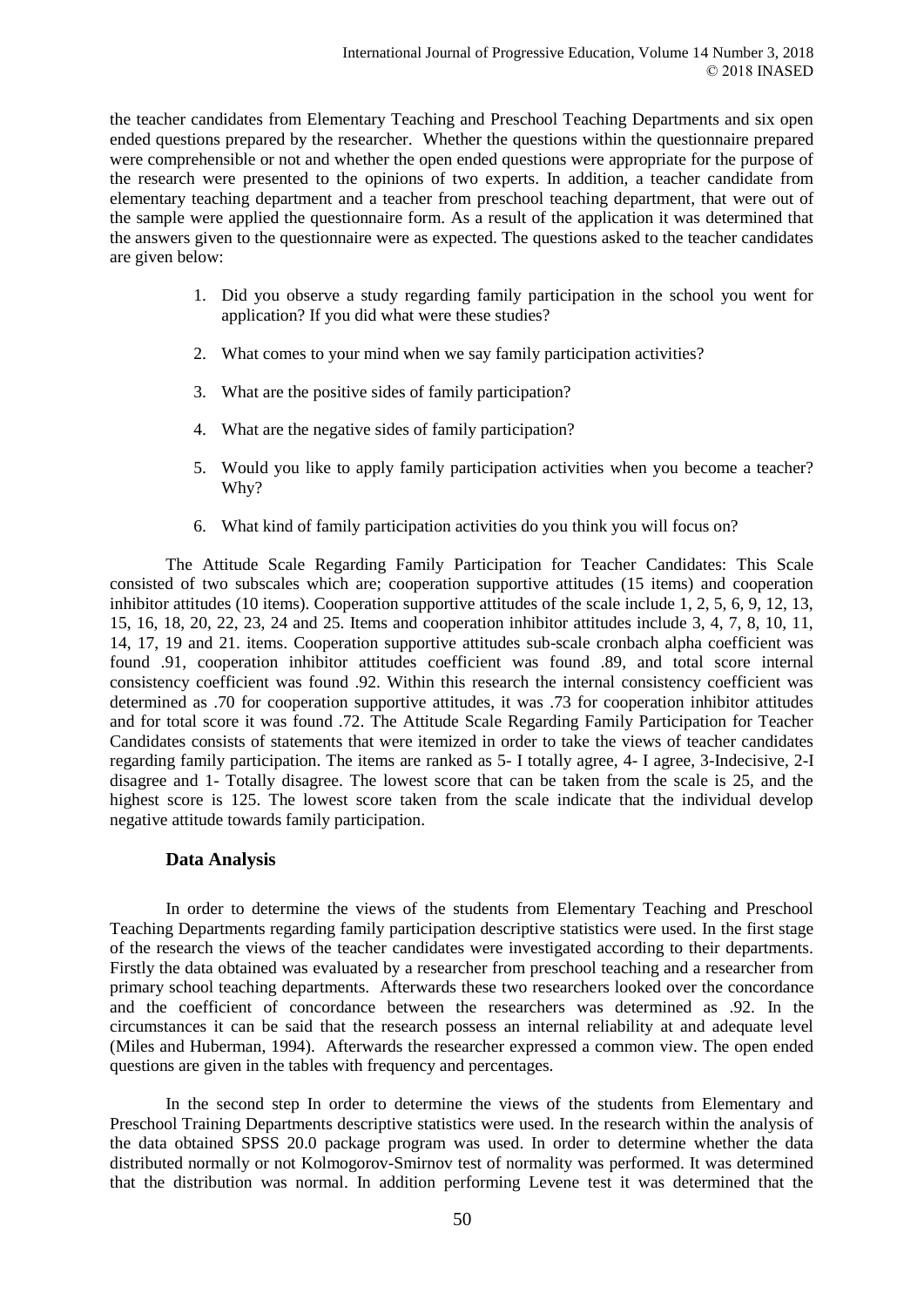variances were homogen.  $(p>0.05)$ . The significance level was accepted as  $0.05$ . The total scores of the teacher candidates regarding family participation according to their grade and department and whether there is a significant effect on the sub-dimensions were examined with Two Factor ANOVA. When the difference among groups were significant the influence quantity, the eta-square  $(\eta_2)$  value was evaluated in accordance with Cohen d values (Pallant, 2016). In the final stage of the research carried out the averages were compared and the power analysis was evaluated and it was determined as .94 (DSS Research, 2018.)

## **Findings and Interpretation**

The findings regarding the observations of teacher candidates, who attended at least one of the School Experience, Teaching Application I classes, are given in Table 1.

|  |  | Table 1. The observations of teacher candidates regarding family participation at school |  |  |  |
|--|--|------------------------------------------------------------------------------------------|--|--|--|
|  |  |                                                                                          |  |  |  |

|                                                        | <b>Preschool Teaching</b> |       |    | <b>Elementary Teaching</b> |
|--------------------------------------------------------|---------------------------|-------|----|----------------------------|
|                                                        |                           | $\%$  |    | $\frac{0}{0}$              |
| Family school cooperation                              |                           | 10,26 |    | 19,15                      |
| The participation of the family in in-class activities | 61                        | 78,21 | 32 | 68,1                       |
| Homework                                               | 8                         | 10,26 | 4  | 8,51                       |
| Parents meeting                                        |                           | 1,28  |    | 4,26                       |
| Total                                                  | 78                        | 100   | 47 | 100                        |

As it is seen in Table1, 78 (49,6%) preschool teacher candidates and 47 (32,9%) elementary teacher candidates, who remarked that, they had observations concerning family participation, stated different opinions. Preschool teacher candidates at 78,21 % (f=61) level and elementary teacher candidates at 68,1 % (f=32) level stated that the family participated in in-class activities. According to this finding it can be said that the family participation is not involved at schools adequately.

**Table 2.** The views of teacher candidates regarding the question of "What comes to your mind when it comes to family participation activities?"

|                                                        | <b>Preschool Teaching</b> |               | <b>Elementary Teaching</b> |               |
|--------------------------------------------------------|---------------------------|---------------|----------------------------|---------------|
| <b>Views</b>                                           |                           | $\frac{0}{0}$ |                            | $\frac{0}{0}$ |
| The participation of the family in in-class activities | 78                        | 53,06         | 48                         | 39,02         |
| The increase of the family child communication         | 48                        | 32,6          | 28                         | 22,8          |
| School family cooperation                              | 8                         | 5,44          | 26                         | 21,14         |
| Behavioural change in the child                        | 6                         | 4,08          | 0                          | 0             |
| Home visit                                             | 4                         | 2,72          | 0                          | $\theta$      |
| Parental meeting                                       | 3                         | 2,04          | 18                         | 14,6          |
| Total                                                  | 147                       | 100           | 123                        | 100           |

The teacher candidates were asked "What comes to your mind when it comes to family participation activities?" Preschool teacher candidates at 53,06 % (f=78) level and elementary teacher candidates at 39,02 % (f=48) level stated that the family participated in in-class activities. Especially it can be said that in preschool education the participation of the family in in-class activities is at a higher level.

Secondly, preschool teacher candidates at 32,6 % (f=48) level and elementary teacher candidates at %22,8 (f=28) level stated the view of increase in family child communication. It is seen that the view of "parental meeting" was 2,04 % (f=3) at preschool teacher candidates and it was at 14,6 % (f=18) level in elementary teacher candidates. This finding may indicate that elementary teacher candidates have made more observations in this direction. Generally it can be said that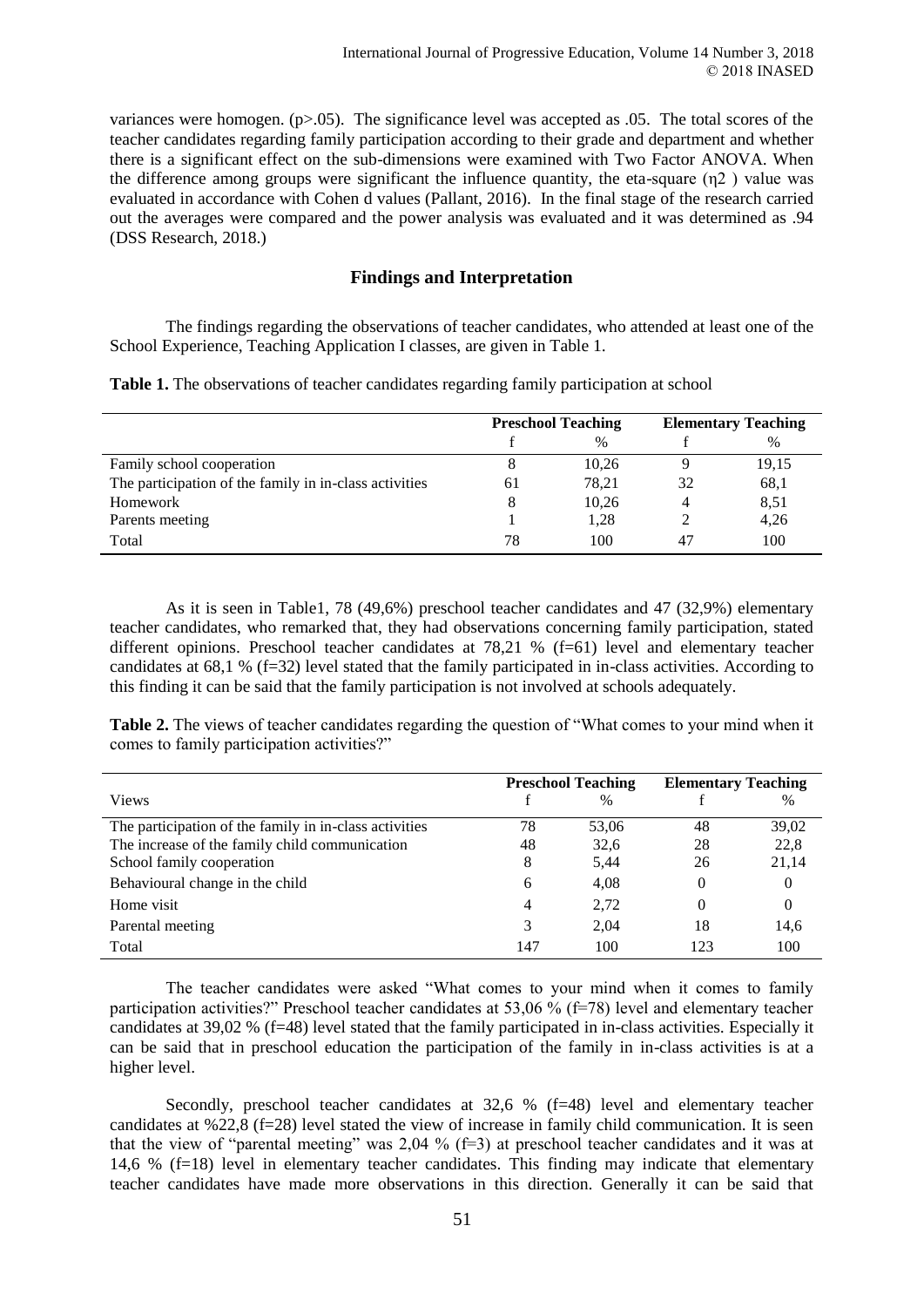elementary teacher candidates have less idea regarding family participation compared to preschool teacher candidates.

|           |  |  |  |  | Table 3. The views of teacher candidates regarding positive sides of family participation in terms of |  |
|-----------|--|--|--|--|-------------------------------------------------------------------------------------------------------|--|
| the child |  |  |  |  |                                                                                                       |  |

| <b>Views</b>                                       | <b>Preschool Teaching</b> |      | <b>Elementary Teaching</b> |      |  |
|----------------------------------------------------|---------------------------|------|----------------------------|------|--|
|                                                    |                           | $\%$ |                            | $\%$ |  |
| Contribution to the development of self-confidence | 53                        | 35.3 | 54                         | 45,4 |  |
| The child's gaining experience                     | 31                        | 20,7 | 26                         | 22,2 |  |
| The development of family child connection         | 28                        | 18,7 | 9                          | 6    |  |
| The family's being conscious                       | 18                        | 12   | 22                         | 18.5 |  |
| Contribution to the adaptation to school           | 14                        | 9.33 | 20                         | 16,8 |  |
| Contribution to the school-family cooperation      | 6                         | 4    | 0                          | 0    |  |
| Total                                              | 150                       | 100  | 119                        | 100  |  |

As it is seen in Table 3 preschool teacher candidates at 35,3 % (f=53) level and elementary teacher candidates at 45,4 % (f=54) level, stated that family participation contributed to the development of self-confidence of the children. Secondly preschool teacher candidates at 20,7 % (f=31) level, and elementary teacher candidates at 22,2 % (f=26) level stated their views on the child's gaining experience. It can be said that preschool and elementary teacher candidates do not have accurate information concerning the benefits of family participation in term of the child.

**Table 4.** The views of teacher candidates regarding the question of "What are the negative sides of the family participation?"

| <b>Views</b>                             | <b>Preschool Teaching</b> |       |     | <b>Elementary Teaching</b> |
|------------------------------------------|---------------------------|-------|-----|----------------------------|
|                                          |                           | $\%$  |     | %                          |
| No negative sides                        | 83                        | 52,86 | 70  | 48,95                      |
| The child's being affected negatively    | 38                        | 24,20 | 15  | 10,48                      |
| Damaging the teacher's authority         | 17                        | 10,82 | 33  | 23,07                      |
| Ignorance of the family nonparticipation | 14                        | 8.91  | 2   | 1,39                       |
| The child's not acquiring independence   |                           | 3.18  | 23  | 16,08                      |
| Total                                    | 157                       | 100   | 143 | 100                        |

As it is seen in Table 4 52,86 % (f=83) of the preschool teacher candidates and 48,95 % (f= 70) of the elementary teacher candidates stated that family participation does not have any negative sides. In addition preschool teacher candidates at 24,20 % (f= 38) level and elementary teacher candidates at 10,48 % (f=15) level stated that family participation causes the child to be affected negatively. 3,18 % (f=5) of the preschool teacher candidates and 16,08 % (f=23) of the elementary teacher candidates stated that the negative side of the family participation was the child's not gaining independence. 10,82 %  $(f=17)$  of the preschool teacher candidates and 23,07 %  $(f=33)$  of the elementary teacher candidates assume that teacher's authority would be damaged.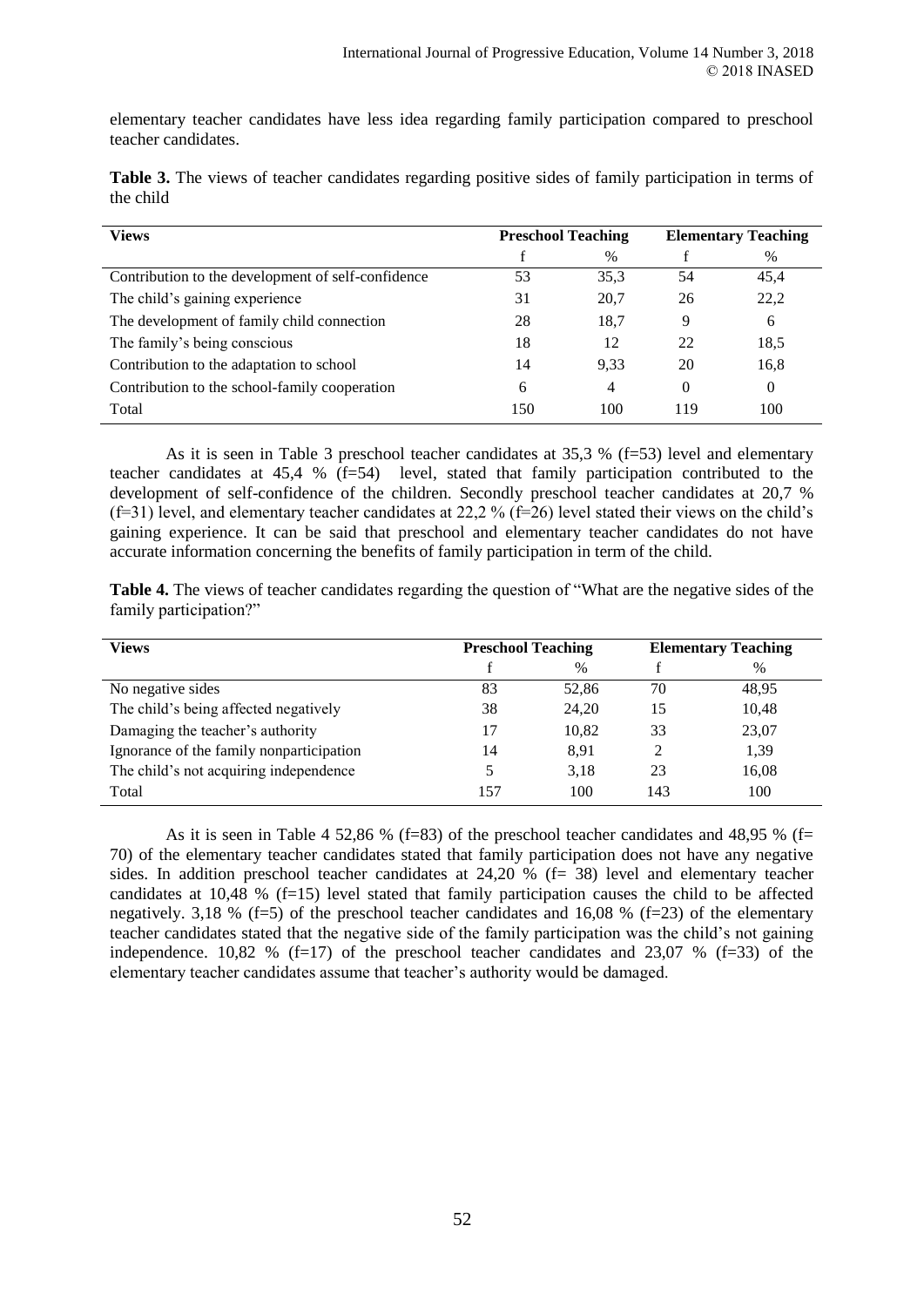| <b>Views</b>                                      | <b>Preschool Teaching</b> |               |     | <b>Elementary Teaching</b> |
|---------------------------------------------------|---------------------------|---------------|-----|----------------------------|
|                                                   |                           | $\frac{0}{0}$ |     | %                          |
| Supporting the child's development                | 47                        | 40.1          | 31  | 29,2                       |
| The effect of the family participation to success | 21                        | 17.95         | 20  | 18,87                      |
| The family's being active                         | 20                        | 17,09         | 14  | 13,21                      |
| Knowing the child better                          | 15                        | 12,82         | 19  | 17,9                       |
| Being an effective teacher                        | 14                        | 11.97         | 22  | 20.75                      |
| Total                                             | 117                       | 100           | 106 | 100                        |

**Table 5.** The reasons of teacher candidates for family participation when they become teachers

As it is seen in Table 5 firstly 40,1 % (f=47) of the preschool teacher candidates and 29,2 %  $(f=31)$  of the elementary teacher candidates stated that they would include family participation activities in order to support the development of the child. 25,47 % (f=40) of the preschool teacher candidates and 25,87% (f=37) of the elementary teacher candidates stated that they would not perform family participation activities when they become teachers.

**Table 6.** The views of the teacher candidates regarding the question of "If you are thinking of performing family participation activities when you become a teacher, which studies will you concentrate on?"

| <b>Views</b>                            |          | <b>Preschool Teaching</b> | <b>Elementary Teaching</b> |                  |
|-----------------------------------------|----------|---------------------------|----------------------------|------------------|
|                                         |          | $\%$                      |                            | %                |
| Making activities at home and at school | 65       | 52,4                      | 33                         | 37,5             |
| Job demonstration                       | 24       | 19,4                      |                            | 8                |
| <b>Trips</b>                            | 19       | 15,3                      | 19                         | 21,5             |
| Home visits                             | 10       | 8,06                      | 12                         | 13,6             |
| Homework                                | 6        | 4,8                       | 0                          | $\left( \right)$ |
| Parental meeting                        | $\theta$ | 0                         | 17                         | 19,3             |
| Total                                   | 124      | 100                       | 88                         | 100              |

As it is seen in Table 6, 117 preschool teacher candidates stated 124 and 106 teacher candidates stated 88 different opinions. There are findings regarding the question of "If you are thinking of performing family participation activities when you become a teacher, which studies will you concentrate on?" 52,4 % (f=65) of the preschool teacher candidates and 37,5 % (f=33) of the elementary teacher candidates expressed that they would make activities at home or at school. However while preschool teacher candidates stated that they did not think of making parental meetings; 19,3 %  $(f=17)$  of the elementary teacher candidates stated that they did think of making parental meetings.

**Table 7.** Family participation attitude scale total score of the teacher candidates according to grade and n, x and s values regarding their sub-dimensions

|                        |                                 | <b>Grade Third grade</b> |        | Fourth grade |    |       |       |
|------------------------|---------------------------------|--------------------------|--------|--------------|----|-------|-------|
|                        |                                 | N                        | X      | SS           | N  |       | SS    |
|                        | <b>Total Score</b>              | 75                       | 84,71  | 7,729        | 82 | 82,13 | 8,27  |
| Preschool<br>Teaching  | Cooperation Supportive Attitude | 75                       | 63,49  | 7,093        | 82 | 61,72 | 10,81 |
|                        | Cooperation Inhibitor Attitude  | 75                       | 21,21  | 7,781        | 82 | 20,41 | 7,247 |
|                        | <b>Total Score</b>              | 65                       | 82,89  | 8,107        | 78 | 86,88 | 10,16 |
|                        | Supportive Attitude             | 65                       | 60,446 | 8,339        | 78 | 63,67 | 7,41  |
| Elementary<br>Teaching | Cooperation Inhibitor Attitude  | 65                       | 22,45  | 7.17         | 78 | 23,22 | 9,82  |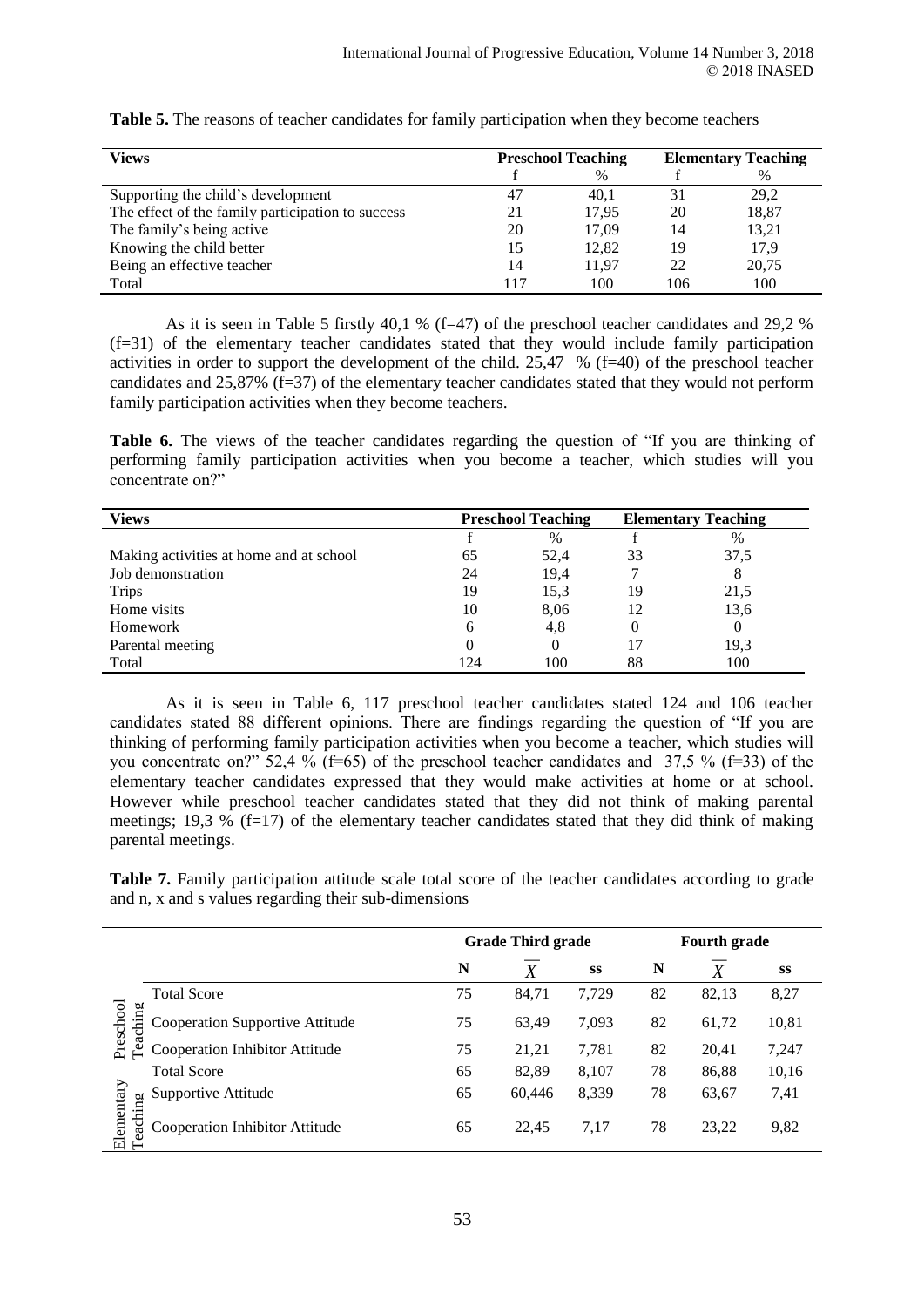In Table 7 N, X and ss values of teacher candidates regarding Family Participation Attitude Scale according to their grade and departments are given. When preschool teacher candidates' total scores are examined, it is seen that third grade ( $X = 84,71$ ) teacher candidates' score averages are higher than fourth grade ( $X = 82,13$ ) teacher candidates. The score averages of the elementary teaching department are higher than fourth grade elementary teacher candidates ( *X* =86,88). However when the elementary and preschool teacher candidates' total scores are evaluated it can be said that fourth grade teacher candidates possess more positive attitudes.

**Table 8.** The Variance analysis results of the total scores of the teacher candidates' grade regarding family participation attitudes according to their departments

| <b>Source of the Variance</b> | <b>Sum of Squares</b> | sd  | <b>Sum of Squares</b> | F        |
|-------------------------------|-----------------------|-----|-----------------------|----------|
| Department                    | 160,435               |     | 160,435               | 2,15     |
| Grade                         | 37,515                |     | 37,515                | ,502     |
| Department x Grade            | 802,049               |     | 802,049               | $10,74*$ |
| Error                         | 22113,279             | 296 | 74,707                |          |
| Total                         | 2148869               | 300 |                       |          |
| $(*p<05)$                     |                       |     |                       |          |

The common effects of the teacher candidates' department and grade variables on the attitudes regarding family participation were found significant  $\int F_{(1,300)} = 10,74$ . However it is seen that the influence quantity is small ( $\eta^2$  = .035). Nevertheless it can be said that the interaction of teacher candidates' department and grade explained 3,5% of the variance regarding the attitudes towards family participation and this difference is not necessarily important.

**Table 9.** The results of the variance analysis of supportive attitude scores of teacher candidates' grade regarding family participation according to their departments

| <b>Source of the Variance</b> | <b>Sum of Squares</b> | sd  | <b>Sum of Squares</b> | F       |
|-------------------------------|-----------------------|-----|-----------------------|---------|
| Department                    | 22,520                |     | 22,520                | ,305    |
| Grade                         | 38,950                |     | 38,950                | ,527    |
| Department x Grade            | 464,205               |     | 464,205               | $6,28*$ |
| Error                         | 21866,690             | 296 | 73,874                |         |
| Total                         | 1190246               | 300 |                       |         |
| (4.07)                        |                       |     |                       |         |

 $(*p<05)$ 

The common effects of the teacher candidates' department and grade variables on the cooperation supportive attitude were found significant  $[F_{(1-300)}=6,28]$ . However it is seen that the influence quantity is small ( $\eta^2$  = .021). Accordingly interaction of teacher candidates' department and grade explained 2% of the variance regarding the supportive attitudes towards family participation. This situation indicates that department and grade interaction does not create a big influence on the supportive attitude scores of the teacher candidates regarding family participation.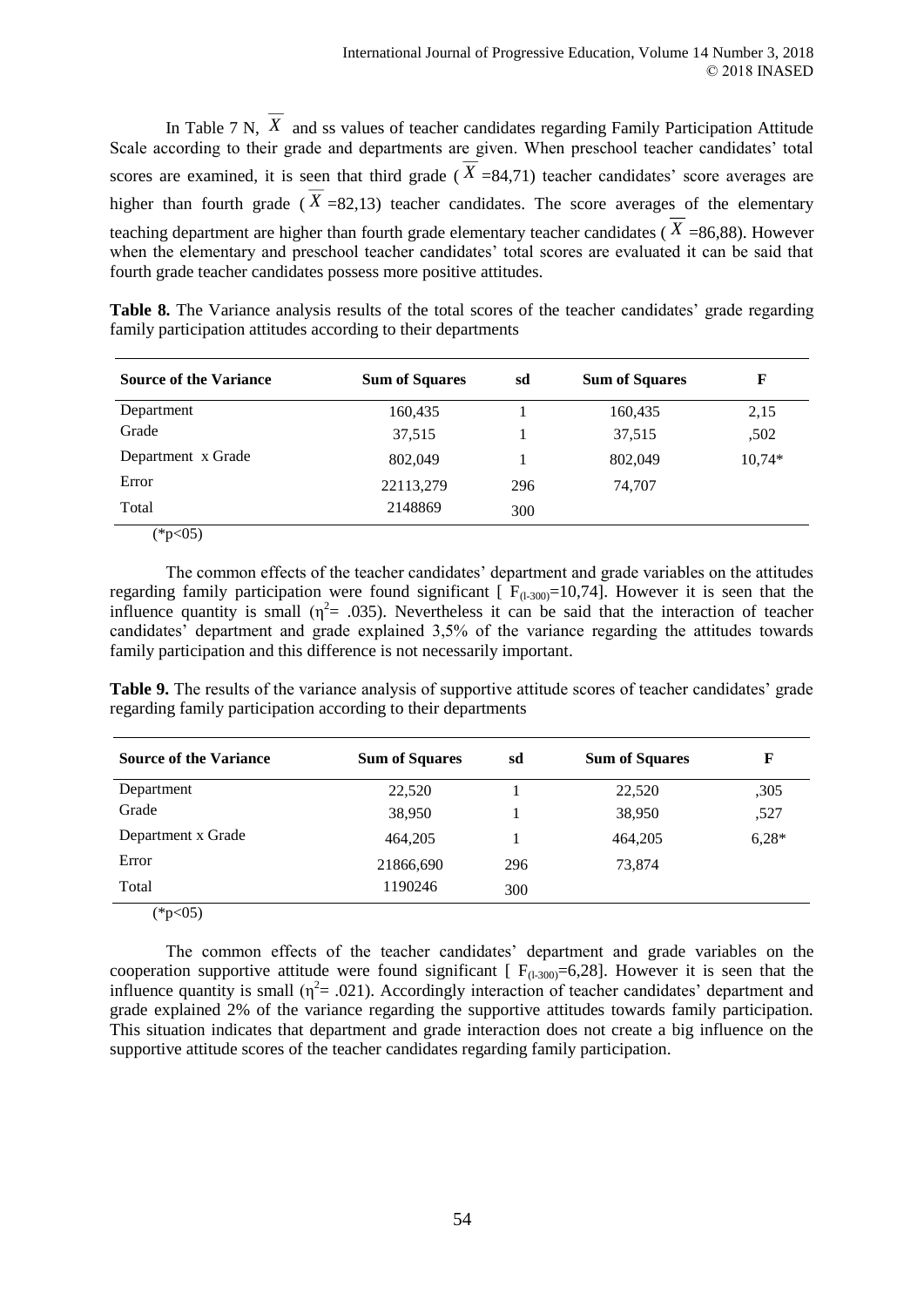| <b>Source of the Variance</b> | <b>Sum of Squares</b> | sd  | <b>Average of Squares</b> | F        |
|-------------------------------|-----------------------|-----|---------------------------|----------|
| Department                    | 303,170               |     | 303,170                   | $4,615*$ |
| Grade                         | .013                  |     | .013                      | ,000     |
| Department x Grade            | 45,901                |     | 45.901                    | ,699     |
| Error                         | 19445,846             | 296 | 65,695                    |          |
| Total                         | 162167                | 300 |                           |          |
| (4.07)                        |                       |     |                           |          |

Table 10. The variance analysis results of teacher candidates' departments according to their levels regarding family participation cooperation inhibitor attitudes

 $(*p<05)$ 

The common effects of the department and grade variables of the teacher candidates on the inhibitor attitude were not found significant  $[F_{(1-300)} = 0.699]$ . However it was determined that department affected cooperation supportive attitudes  $[F_{(1-300)}=4,615]$ . The influence quantity of the department on cooperation inhibitor attitudes is small ( $\eta^2 = .015$ ). Hereunder the teacher candidates' grade interaction explains 1.5% of the variance regarding inhibitor attitudes towards family participation.

## **Conclusion, Discussion and Recommendations**

Within this research it is aimed to determine the views and attitudes of preschool and elementary teacher candidates regarding family participation activities. As a result of the research as a result of the observations teacher candidates made in the schools it was determined that family participation is not included at schools adequately, the participation of the family in the in-class activities is at higher level and in preschool education family participation studies are performed more compared to elementary schools. In addition it is determined that teacher candidates considered family participation as the participation in in-class activities. Moreover while preschool teacher candidates expressed family participation as the increase in family child communication; elementary teacher candidates stated that they were second parental meetings. Generally it can be said that elementary teacher candidates possess less information concerning family participation compared to preschool teacher candidates. Erdoğan and Kasımoğlu (2010) stated that at primary level the families believed the importance of family participation however it was not enough in application. In a research carried out with elementary and preschool teacher it was determined that preschool teachers tried to perform different family participation methods however elementary school teachers preferred to use few methods like meetings, school or classroom tea party or phone calls (Özyürek, Yavuz, Akça, Gündüz, Öztabak, Saka and Açıkyer, 2015). Hence as a result of their study Selanik Ay and Aydoğdu (2016) determined that most of the elementary school teachers do not lean to the in-class activities performed with the families however they wanted the families to be involved in the activities out of the classroom. In their study Kontaş and Güneş (2012) determined that preschool teacher planned family participation and include different applications on the other hand elementary school teachers do not make any plans and they only call families to the meeting. When the recent studies are examined it can be said that there are not much studies regarding family participation in primary schools; however in preschool education the importance of family participation increases gradually and there are not enough and planned applications in preschool education either (Bağçeli Kahraman, Eren, Şenol, 2017).

Preschool and elementary school teacher candidates stated that family participation contributed to the self-confidence development of the child and enabled the child gain experience. Most of the preschool and elementary school teacher candidates state that family participation do not have any negative sides. However a part of the preschool and elementary school teacher candidates state that the family participation lead the child not to gain independence and cause the authority of the teacher to be damaged. As a result of a research carried out with preschool teacher candidates it was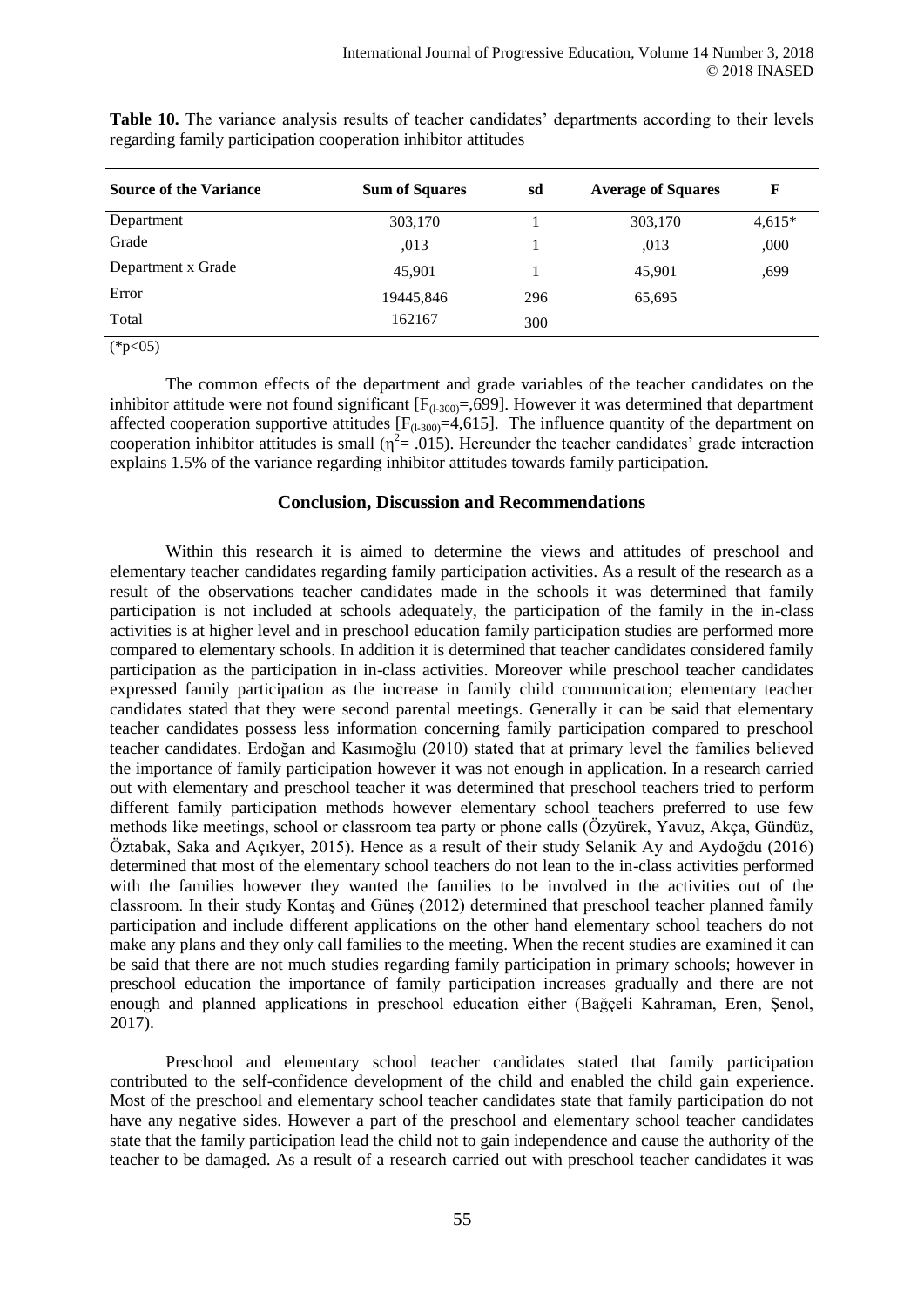determined that the self-efficacy beliefs of the teacher candidates regarding family participation studies were at medium level (Ateş, 2015).

As a result of this research teacher candidates majorly stated that they would include family participation activities in order to support the development of the child. In addition a part of the teacher candidates stated that they would have activities done at home and in the classroom. However while preschool teacher candidates stated that they were not thinking of making parental meetings; elementary school teacher candidates stated that they were thinking of making parental meetings. Selanik Ay and Aydoğdu (2016) state that, most of the elementary school teachers do not apply family participation studies adequately and families do not lean to the in-class activities. Accordingly it is thought that teacher candidates think of including family participation activities and also they do not know how they will perform the process. One of the reasons why family participation activities are not applied is the prejudices developed by the teacher concerning family participation. Teacher candidates not possessing enough information regarding family participation, the negative views they acquired from the environment about the families may cause them develop negative attitude and have prejudice for family participation. When the right communication is established and the family participation is performed effectively it can be said that an effective education environment can be formed in terms of the child, family and the teacher.

The common effects of the teacher candidates' department they study and the grade variables on the attitudes regarding family participation were found significant and it was seen that the effect was not significant. It was determined that the score averages of the candidates from the elementary teaching fourth grade were higher than preschool third and fourth grade and elementary teaching third grade candidates' total score averages. In their study Gül and Aslan (2016) determined that elementary school teachers thought that they performed family participation more compared to other branch teachers. As a result of his study, which was carried out with candidates from the departments of Preschool, Counselling and Psychological Guidance and English Teaching, Yaşar Ekici (2016) determined that preschool teacher candidates possessed more positive attitudes regarding cooperation supportive attitudes and total score regarding family participation compared to all the other branches. The common effects of the variables of grade and the department teacher candidates attend on cooperation supportive attitude were found significant. However it can be said that the influence is small. When the averages were examined in order to determine what is the source of the fundamental effect of the department and grade on the cooperation supportive attitudes, it was determined that the total score averages of the elementary teacher candidates from fourth grade were higher than preschool teacher candidates from third and fourth grade and also elementary teacher candidates from third grade. The common effects of the variables of grade and the department teacher candidates attend on cooperation supportive attitude were not found significant. However as a result of the research it was also determined that department affected cooperation inhibitor attitudes. As a result of their research Bayraktar, Güven and Temel, (2015) determined that the age of teachers affect the attitudes regarding family participation; elder teacher possess more negative attitudes. The researches indicate that the attitudes of teachers and teacher candidates towards family participation are effective on family participation applications (Abdullah, Seedee, Alzaidiyeen, Al-Shabatat, Alzeydeen, Al-Awabdeh, 2011; Bayraktar, Güven and Temel, 2015; Graue and Brown, 2003; Moseman, 2003; Pedro, Miller and Bray, 2012; Thompson, Herman, Stormont, Reinke, Webster-Stratton, 2017). Uludag (2008) states that teacher candidates need to be informed about family participation studies. Therefore it is thought that providing them extensive information regarding family participation throughout their education and raising their awareness concerning this issue are very important for them to develop positive attitude and make correct applications. In addition as a result of this study it can be said that preschool and elementary school teachers do not include family participation adequately. Therefore considering the importance of the family in preschool and primary school period seminars and trainings can be given regarding the family participation studies of the teachers. It can be advised that this research can be carried out in different universities with broader sample groups. In addition quantitative and qualitative studies including teachers and parents' views can be carried out.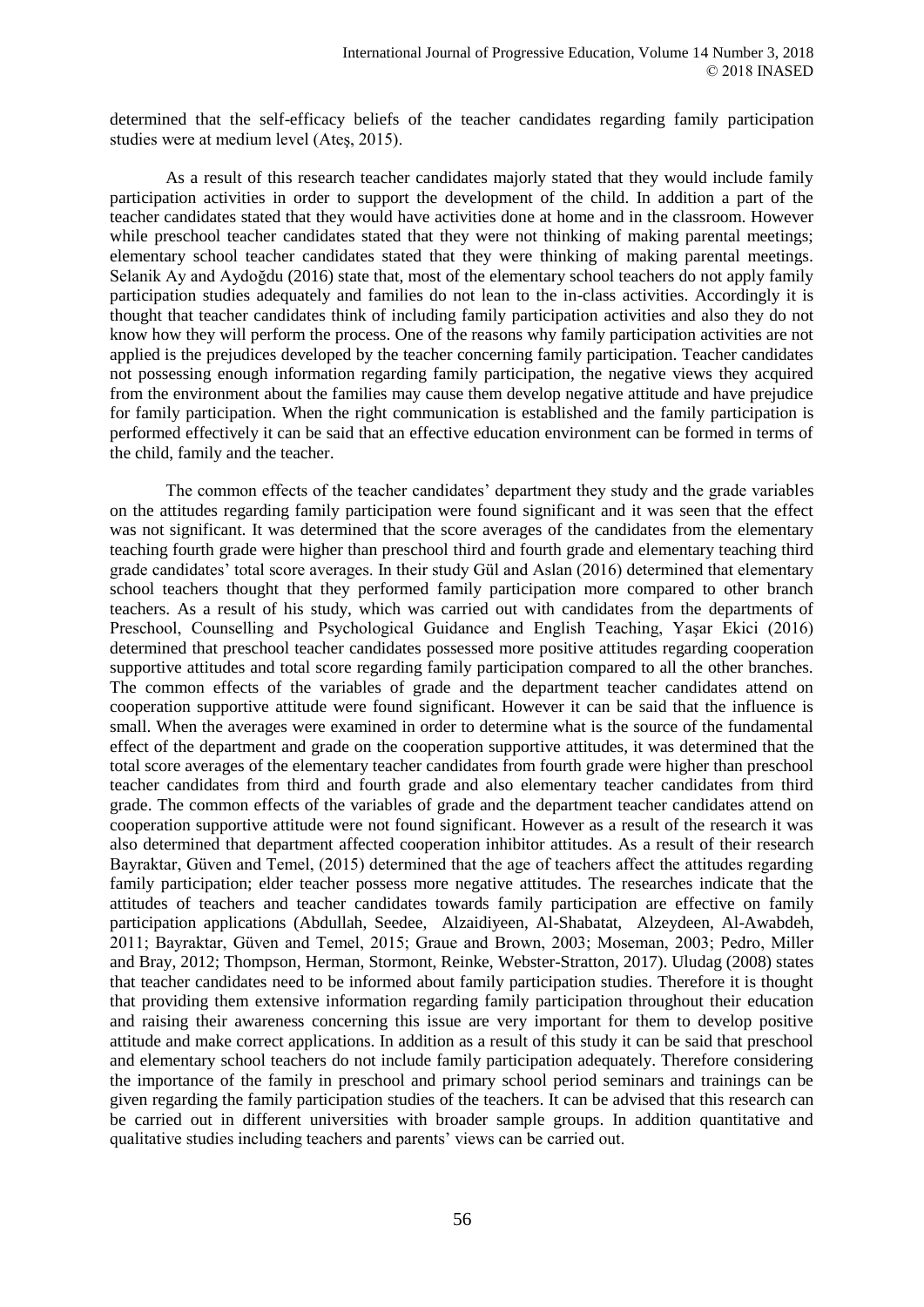## **References**

- Abdullah, A. K., Seedee, R., Alzaidiyeen, N. J. , Al-Shabatat, A., Alzeydeen, H. K., Al-Awabdeh (2011). An investigation of teachers' attitudes towards parental in-volvement. *Educational Research, 2* (8), 1402-1408.
- Altınkaynak, Ş. Ö. (2014). *Aile temelli okuma yazmaya hazırlık programının çocukların okuma yazmaya hazırlık becerilerine etkisi*. Doctoral dissertation, Hacettepe University Institute of Educational Sciences, Ankara.
- Ateş Ö.(2015). *Okul öncesi öğretmen adaylarının aile katılım çalışmalarına yönelik öz-yeterlilik inançlarının incelenmesi,* Unpublishedmaster's thesis, Pamukkale University Institute of Educational Sciences, Denizli.
- Bağçeli-Kahraman, P., Eren, S. & Şenol, S. (2017). Okul öncesi eğitimde ve ilkokulda aile katılım çalışmaları. *The Journal of Academic Social Science*, *5* (51), 611-624
- Bayraktar, V., Güven, G. & Temel, Z. F. (2015). Okul öncesi kurumlarda görev yapan öğretmenlerin aile katılım çalışmalarına yönelik tutumlarının incelenmesi. *Kastamonu Eğitim Dergisi*, *24*(2), 755-770.
- Benner, A. D., Boyle, A. E., & Sadler, S. (2016). Parental involvement and adolescents' educational success: The roles of prior achievement and socioeconomic status. *Journal of Youth And Adolescence*, *45*(6), 1053-1064.
- Bruïne, E. J., Willemse, T. M., D'Haem, J., Griswold, P., Vloeberghs, L. & Eynde S. V. (2014) Preparing teacher candidates for family–school partnerships, *European Journal of Teacher Education*, *37* (4), 409-425.
- Büyüköztürk, S. Çakmak, E.K., Akgün, O.E., Karadeniz, S. & Demirel, F. (2016). *Bilimsel araştırma yöntemleri*. Ankara: Pegem Yayınları.
- Büyüktaşkapu, S. (2012). Okul öncesi eğitimi sürecinde çocuklara uygulanan aile destekli okumaya hazırlık programının ilkokuldaki okuma başarılarına etkisi. *Kuram ve Uygulamada Eğitim Bilimleri*, *12*(1), 301-316.
- Çelenk, S. (2003). Okul aile işbirliği ile okuduğunu anlama başarısı arasındaki ilişki. *Hacettepe Üniversitesi Eğitim Fakültesi Dergisi*, *24*(24), 33-39.
- DSSResearch (2018). Statistical Power Calculator. https://www.dssresearch.com/KnowledgeCenter/toolkitcalculators/statisticalpowercalculator s.aspx
- Epstein, J. L. & Sheldon, S. B. (2002). Present and accounted for: Improving student attendance through family and community involvement. *The Journal of Educational Research*, *95*(5), 308-318.
- Erdoğan, Ç. & Demirkasımoğlu, N. (2010). Ailelerin eğitim sürecine katılımına ilişkin öğretmen ve yönetici görüşleri. *Kuram ve Uygulamada Eğitim Yönetimi*, *16* (3), 399-431.
- Erkan, S. (2013). Aile ve aile eğitimi ile ilgili temel kavramlar In F. Temel (Ed.), *Aile eğitimi ve erken çocukluk eğitiminde aile katılım çalışmaları* (pp. 3-43), Ankara: Anı Yayıncılık.
- Eryaman, M. Y. (2008). Writing, method and hermeneutics: Towards an existential pedagogy. Elementary Education Online, 7(1), 2-14.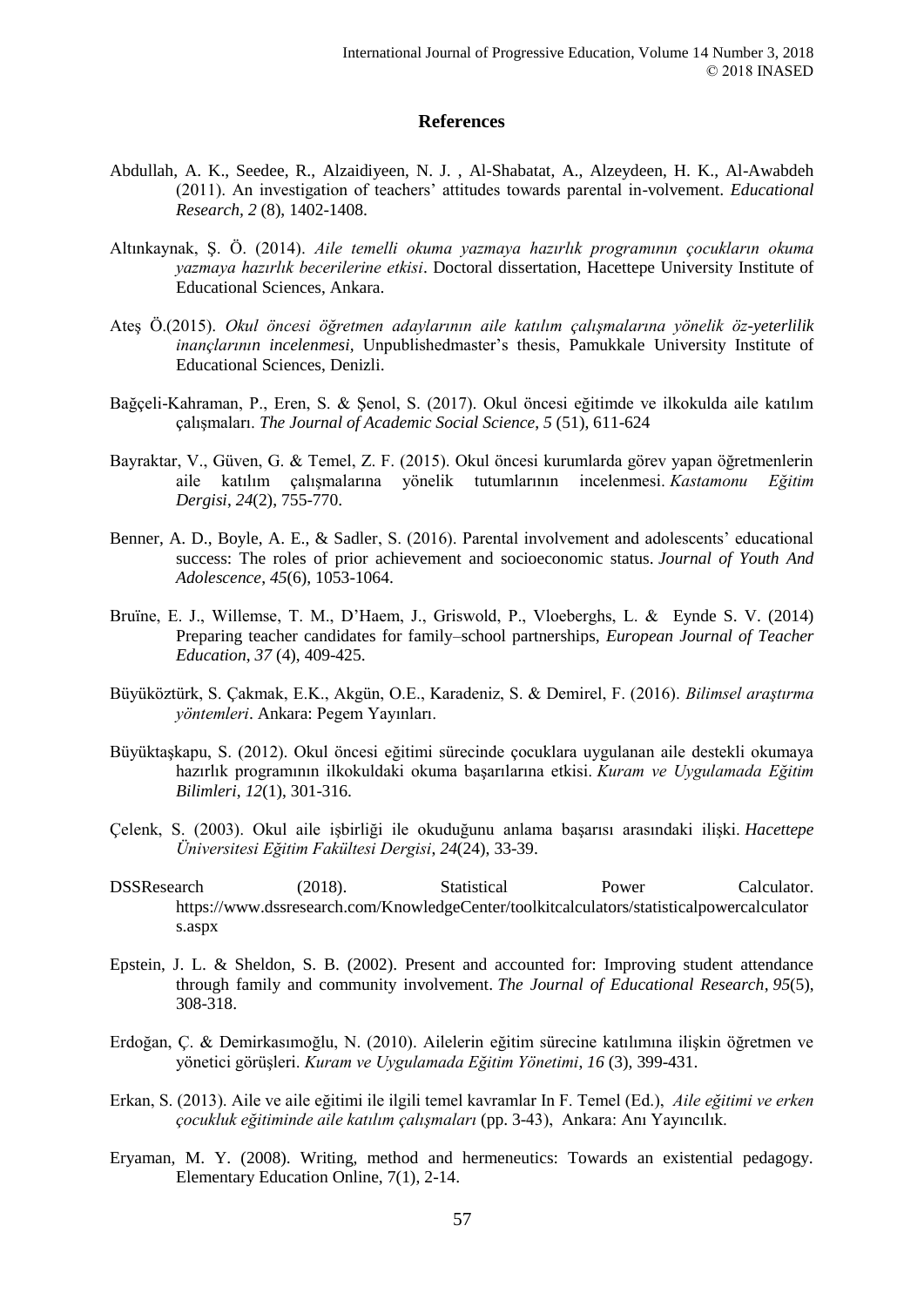- Graue, E. & Brown, C. P. (2003). Preservice teachers' notions of families and schooling, *Teaching and Teacher Education, 19*, 719-735.
- Grolnick, W. S. (2016). Parental involvement and children's academic motivation and achievement. In Liu W., Wang J., Ryan R. (Eds), *Building autonomous learners* (pp. 169-183). Singapore: Springer.
- Gül, İ & Aslan, D. (2016). Okul, aile ve toplum ilişkilerinin öğretmen görüşlerine göre değerlendirilmesi. *İnönü Üniversitesi Eğitim Fakültesi Dergisi*, *17*(3), 203-218.
- Gibbon, C.T. & Morris, L.L. (1978). *How to design a program evaluation*. London: Sage Publication.
- He, Y. (2016). Parental involvement in school readiness programs. *Higher Education of Social Science*, *11* (1), 39-43.
- Jeynes, W. H. (2007). The relationship between parental involvement and urban secondary school student academic achievement: A meta-analysis. *Urban Achievement, 42*(1), 82- 110.
- Karasar, N. (2010).*Bilimsel araştırma yöntemleri*. Ankara: Nobel Yayıncılık.
- Kaysılı-Keçeli, B. (2008). Akademik başarının arttırılmasında aile katılımı. *Ankara Üniversitesi Eğitim Fakültesi Özel Eğitim Dergisi, 9*(1), 69-83
- Kontaş, T. & Güneş, G. (2012). Eğitimde aile katılımı ve okul öncesinde ilköğretime geçişte gösterdiği değişime ilişkin nitel bir çalışma. *Çukurova üniversitesi eğitim fakültesi 3.uluslararası okul öncesi eğitimi kongresi "okul öncesi eğitimde farklı yaklaşımlar ve kültürlerarası bakış*" , 24-29 , Adana.
- Kurtulmuş, Z. (2016). Okul Öncesi Eğitimde Uygulanan Etkinlik Planlarında Aile Katılımı Boyutunun İncelenmesi. *Cumhuriyet International Journal of Education*, *5*(1), 71-84.
- Ma, X., Shen, J., Krenn, H. Y., Hu, S., & Yuan, J. (2016). A meta-analysis of the relationship between learning outcomes and parental involvement during early childhood education and early elementary education. *Educational Psychology Review*, *28*(4), 771-801.
- MEB (2006). *Okul öncesi eğitimi genel müdürlüğü okul öncesi eğitim programı (36-72 aylık çocuklar için) kitabı*. Ankara: Ankara Milli Eğitim Bakanlığı Yayınları.
- MEB (2013). *Okul öncesi eğitimi genel müdürlüğü okul öncesi eğitim programı kitabı*. Ankara: Ankara Milli Eğitim Bakanlığı Yayınları.
- Moseman, C. C. (2003). Primary teachers' beliefs about family competence to influ-ence classroom practices, *Early Education and Development, 14* (2), 125-153.
- Özyürek, A., Yavuz, N.F., Akça, F., Gündüz, Z. B., Öztabak, E., Saka, A. & Açıkyer, G.K. (2015). Okul öncesi ve ilkokullarda aile katılımı etkinlikleri ve ebeveyn beklentilerinin incelenmesi. *Türk & İslam Dünyası Sosyal Araştırmalar Dergisi, 3*(2), 14-25.
- Pallant, J. (2016). *SPSS kullanma klavuzu SPSS ile adım adım veri analizi*. (S. Balcı & B. Ahi, Çev.), Ankara: Anı Yayıncılık.
- Pedro*,* J. Y.*,* Miller, R..& Bray, P. (2012). Teacher knowledge and dispositions towards parents and families: rethinking ınfluences and education of early childhood pre-service teachers, *Forum on Public Policy Online***,** *1,* 1-15.